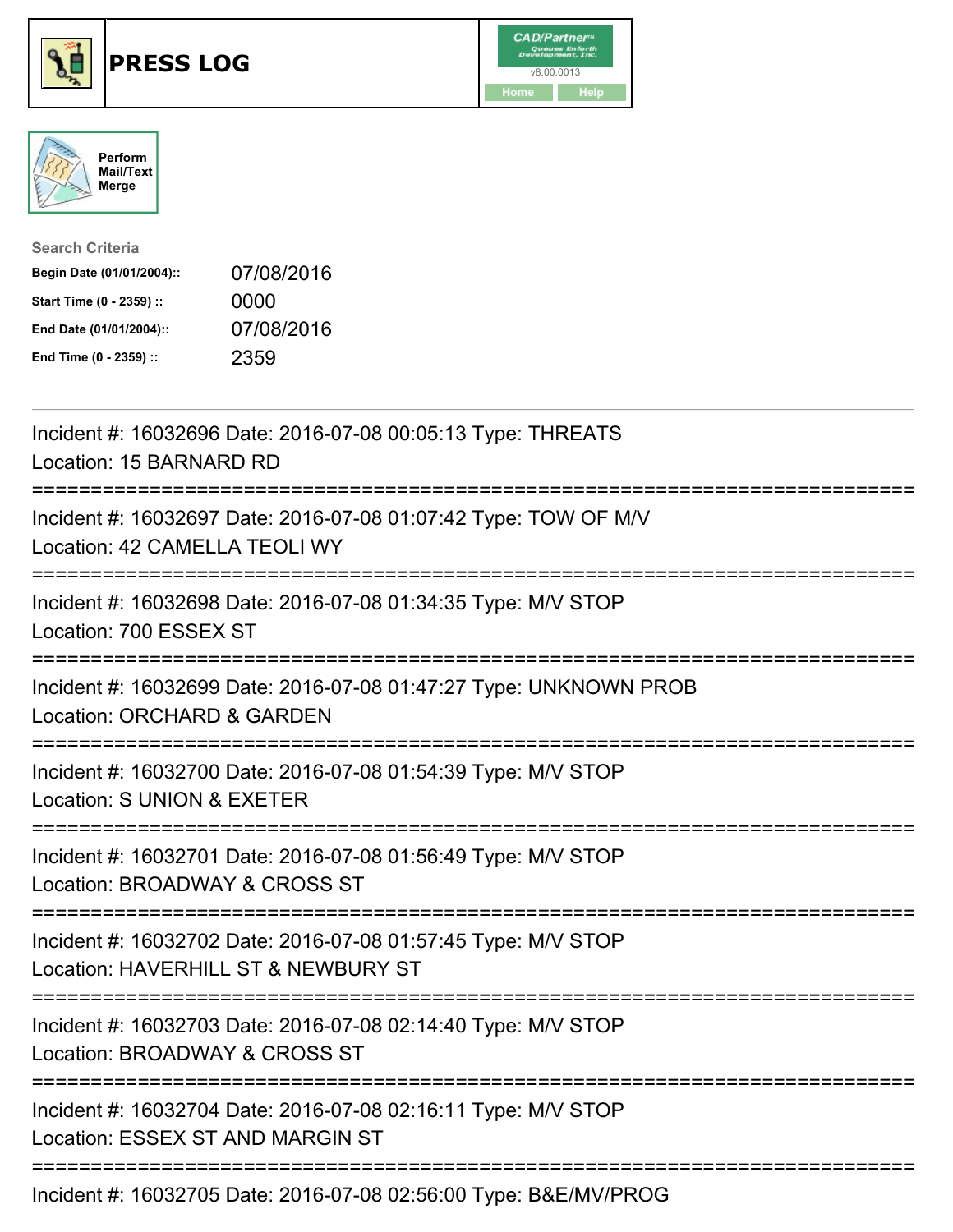Location: 37 AUBURN ST

=========================================================================== Incident #: 16032706 Date: 2016-07-08 03:01:51 Type: NOISE ORD Location: 112 MARSTON ST #320 =========================================================================== Incident #: 16032707 Date: 2016-07-08 03:19:53 Type: SUICIDE ATTEMPT Location: 78 JAMAICA ST #BASEMNT =========================================================================== Incident #: 16032708 Date: 2016-07-08 03:21:55 Type: B&E/PROG Location: AMABLE MARKET / 304 JACKSON ST =========================================================================== Incident #: 16032709 Date: 2016-07-08 03:34:56 Type: SUS PERS/MV Location: FROST SCHOOL / 33 HAMLET ST =========================================================================== Incident #: 16032710 Date: 2016-07-08 03:52:56 Type: M/V STOP Location: 112 MARSTON ST =========================================================================== Incident #: 16032711 Date: 2016-07-08 04:44:00 Type: CK WELL BEING Location: 44 DURHAM ST =========================================================================== Incident #: 16032712 Date: 2016-07-08 05:01:32 Type: DOMESTIC/PROG Location: 135 ABBOTT ST =========================================================================== Incident #: 16032713 Date: 2016-07-08 05:36:09 Type: ALARMS Location: RAINBOW APPAREL / 67C WINTHROP AV =========================================================================== Incident #: 16032714 Date: 2016-07-08 06:12:04 Type: NOTIFICATION Location: 32 WATER ST #1 =========================================================================== Incident #: 16032715 Date: 2016-07-08 06:23:17 Type: M/V STOP Location: ANDOVER ST & S BROADWAY =========================================================================== Incident #: 16032716 Date: 2016-07-08 07:02:32 Type: CLOSE STREET Location: LAWRENCE ST & PARK ST =========================================================================== Incident #: 16032717 Date: 2016-07-08 07:04:57 Type: MV/BLOCKING Location: 194 WALNUT ST =========================================================================== Incident #: 16032718 Date: 2016-07-08 07:20:21 Type: CLOSE STREET Location: BEACON ST & TAFT ST =========================================================================== Incident #: 16032719 Date: 2016-07-08 07:22:39 Type: M/V STOP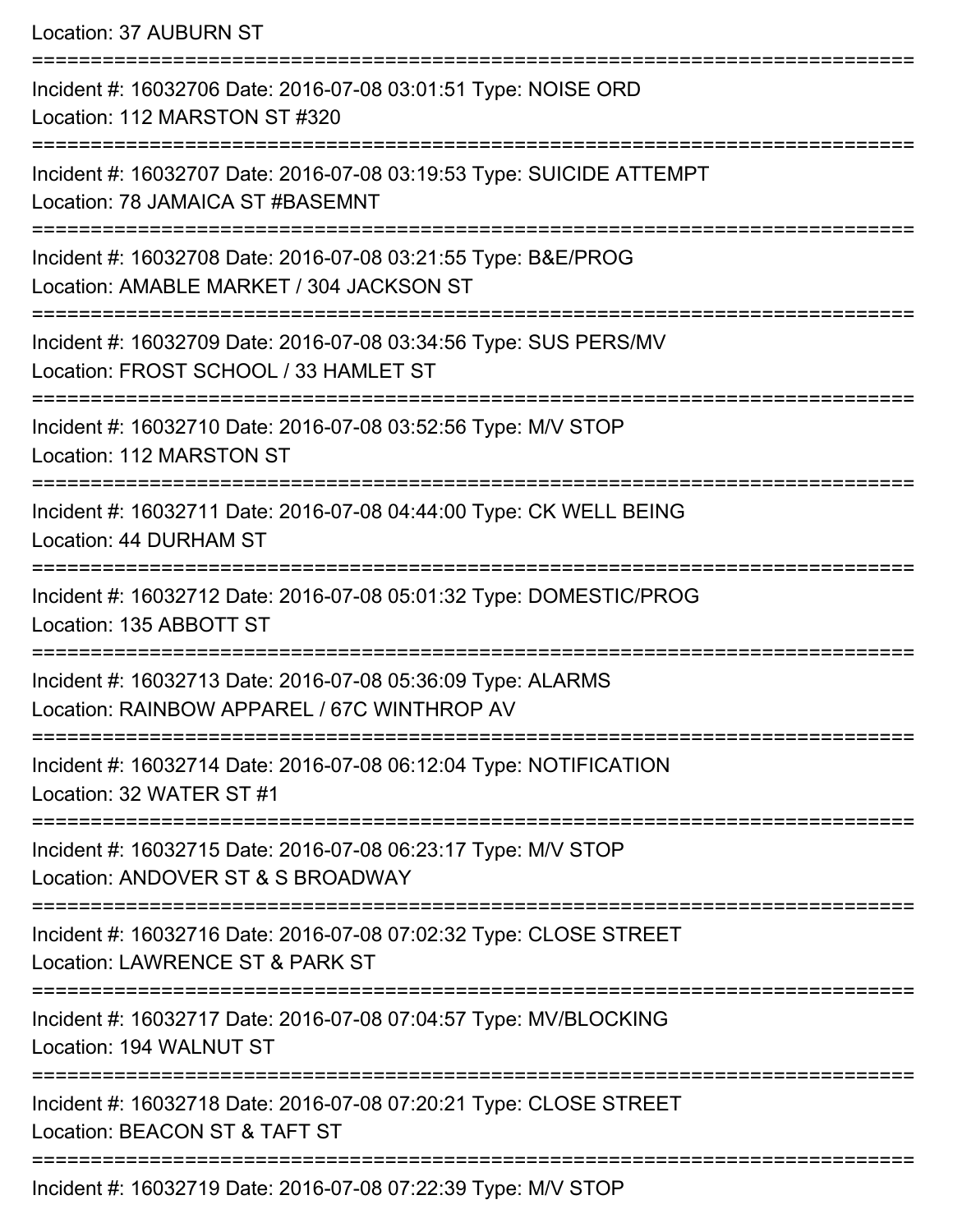| Incident #: 16032720 Date: 2016-07-08 07:23:59 Type: PRISONER CHK<br><b>Location: LOWELL</b>                   |
|----------------------------------------------------------------------------------------------------------------|
| Incident #: 16032721 Date: 2016-07-08 07:30:18 Type: M/V STOP<br>Location: EVERETT ST & SALEM ST               |
| Incident #: 16032722 Date: 2016-07-08 07:32:31 Type: B&E/MV/PAST<br>Location: 700 ESSEX ST                     |
| Incident #: 16032723 Date: 2016-07-08 07:45:40 Type: ALARM/BURG<br>Location: RAMB0 APPAREL / 67 WINTHROP AV #C |
| Incident #: 16032724 Date: 2016-07-08 07:49:30 Type: B&E/PAST<br>Location: 1 GENERAL ST                        |
| Incident #: 16032725 Date: 2016-07-08 07:51:14 Type: LARCENY/MV/PAST<br>Location: 489 S BROADWAY               |
| Incident #: 16032726 Date: 2016-07-08 07:59:11 Type: M/V STOP<br>Location: APPLETON ST & METHUEN ST            |
| Incident #: 16032727 Date: 2016-07-08 08:13:22 Type: M/V STOP<br>Location: LORING ST & SHAWSHEEN RD            |
| Incident #: 16032728 Date: 2016-07-08 08:19:07 Type: 209A/SERVE<br>Location: 90 LOWELL ST                      |
| Incident #: 16032729 Date: 2016-07-08 08:19:54 Type: 209A/SERVE<br>Location: 90 LOWELL ST                      |
| Incident #: 16032730 Date: 2016-07-08 08:20:36 Type: 209A/SERVE<br>Location: 90 LOWELL ST                      |
| Incident #: 16032731 Date: 2016-07-08 08:28:53 Type: DISTURBANCE<br>Location: BROADWAY & ESSEX ST              |
| Incident #: 16032732 Date: 2016-07-08 08:36:23 Type: ALARM/BURG<br>Location: EBLENS / 490 ESSEX ST             |
| Incident #: 16032733 Date: 2016-07-08 08:45:33 Type: SUS PERS/MV                                               |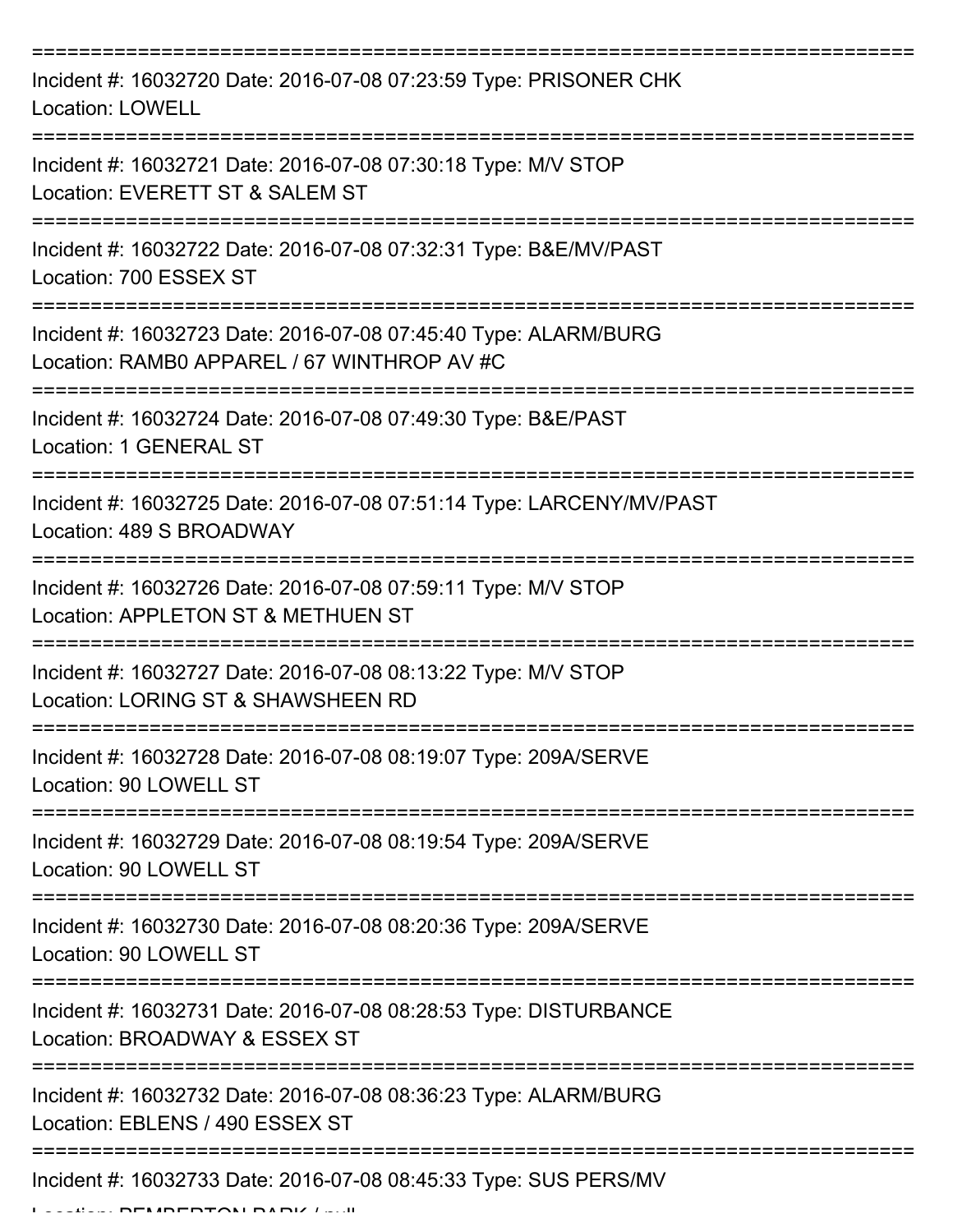| Incident #: 16032734 Date: 2016-07-08 08:57:33 Type: 209A/SERVE<br>Location: 556 HAVERHILL ST                                    |
|----------------------------------------------------------------------------------------------------------------------------------|
| Incident #: 16032735 Date: 2016-07-08 09:12:31 Type: KEEP PEACE<br>Location: 9 SUMMER ST #N204<br>:===========                   |
| Incident #: 16032736 Date: 2016-07-08 09:16:37 Type: PARK & WALK<br>Location: BROADWAY                                           |
| Incident #: 16032737 Date: 2016-07-08 09:18:25 Type: DISTURBANCE<br>Location: 193 S UNION ST                                     |
| Incident #: 16032738 Date: 2016-07-08 09:19:41 Type: 209A/SERVE<br>Location: 141 MAY ST                                          |
| Incident #: 16032739 Date: 2016-07-08 09:21:10 Type: CLOSE STREET<br><b>Location: EUTAW ST</b>                                   |
| Incident #: 16032740 Date: 2016-07-08 09:26:38 Type: COURT DOC SERVE<br>Location: LAWRENCE GENERAL HOSPITAL / 1 GENERAL ST #H209 |
| Incident #: 16032742 Date: 2016-07-08 09:28:34 Type: MV/BLOCKING<br>Location: 37 CEDAR ST                                        |
| Incident #: 16032741 Date: 2016-07-08 09:29:29 Type: 209A/SERVE<br>Location: 60 BERNARD AV                                       |
| Incident #: 16032743 Date: 2016-07-08 09:32:07 Type: ABAND MV<br>Location: HUBBARD PL & WEST ST                                  |
| Incident #: 16032744 Date: 2016-07-08 09:45:16 Type: ALARM/BURG<br>Location: THIRD BAPTIST CHURCH / 22 WARREN ST                 |
| Incident #: 16032745 Date: 2016-07-08 10:13:13 Type: CLOSE STREET<br>Location: HAMPSHIRE ST                                      |
| Incident #: 16032746 Date: 2016-07-08 10:15:03 Type: COURT DOC SERVE<br>Location: 1 GENERAL ST #H204                             |
| Incident #: 16032747 Date: 2016-07-08 10:23:30 Type: B&E/PAST                                                                    |

Location: 210 MEDDIMACK ST #218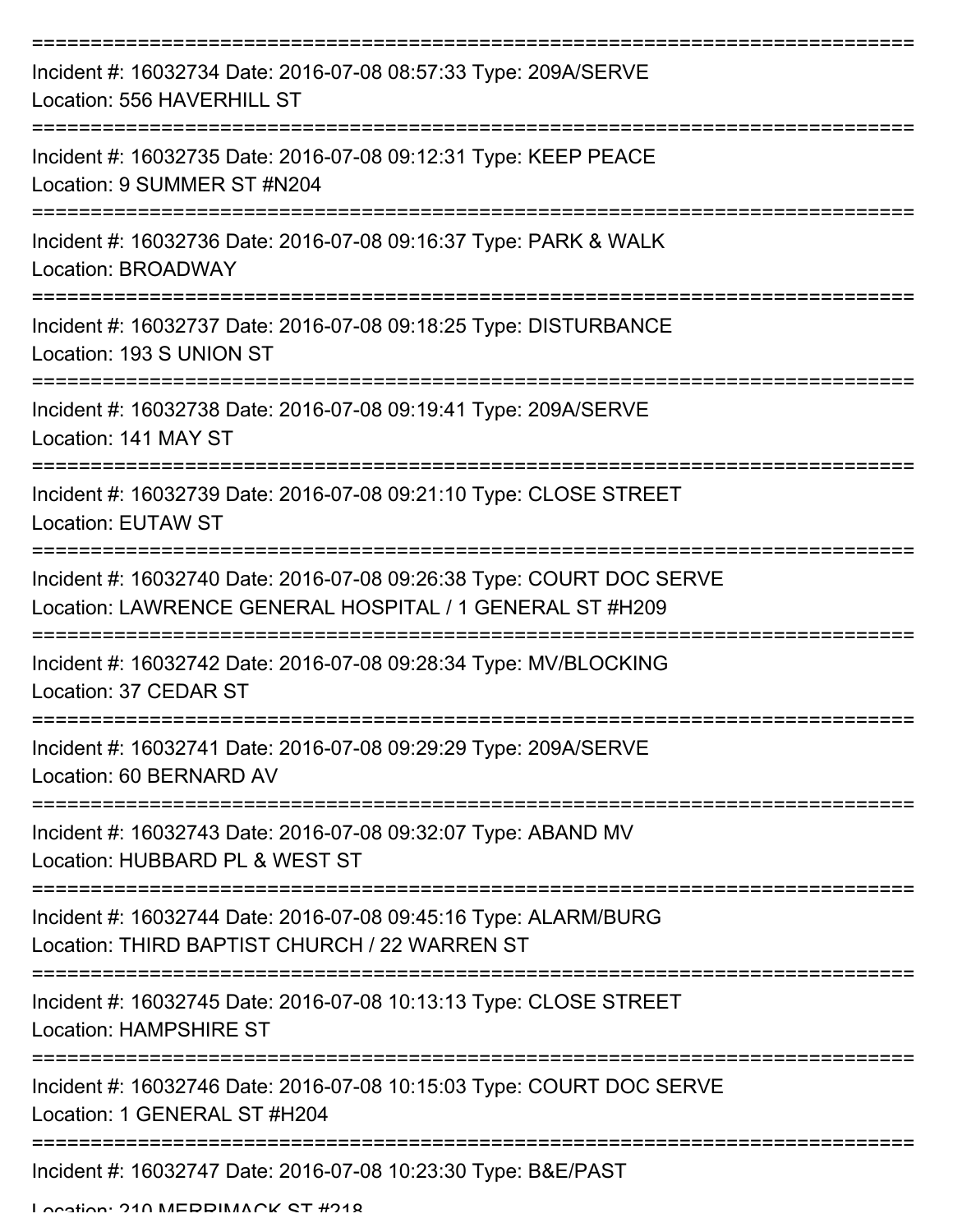| Incident #: 16032748 Date: 2016-07-08 10:34:25 Type: PARK & WALK<br>Location: BROADWAY                   |
|----------------------------------------------------------------------------------------------------------|
| Incident #: 16032749 Date: 2016-07-08 10:56:41 Type: M/V STOP<br>Location: 35 MARSTON ST                 |
| Incident #: 16032750 Date: 2016-07-08 10:58:03 Type: M/V STOP<br>Location: BIGELOW ST & CARLETON ST      |
| Incident #: 16032751 Date: 2016-07-08 10:59:16 Type: M/V STOP<br><b>Location: LORING ST</b>              |
| Incident #: 16032752 Date: 2016-07-08 11:00:53 Type: M/V STOP<br><b>Location: CANAL ST</b>               |
| Incident #: 16032753 Date: 2016-07-08 11:06:31 Type: M/V STOP<br><b>Location: MARKET ST</b>              |
| Incident #: 16032754 Date: 2016-07-08 11:15:07 Type: AUTO ACC/PI<br>Location: HAVERHILL ST & MIDDLEBURY  |
| Incident #: 16032755 Date: 2016-07-08 11:19:21 Type: STOL/MV/PAS<br>Location: 700 ESSEX ST               |
| Incident #: 16032756 Date: 2016-07-08 11:25:03 Type: M/V STOP<br><b>Location: FRANKLIN ST</b>            |
| Incident #: 16032757 Date: 2016-07-08 11:46:20 Type: M/V STOP<br><b>Location: PARKER ST</b>              |
| Incident #: 16032758 Date: 2016-07-08 11:49:48 Type: M/V STOP<br><b>Location: FRANKLIN ST</b>            |
| Incident #: 16032759 Date: 2016-07-08 11:50:27 Type: IDENTITY THEFT<br>Location: 90 LOWELL ST            |
| Incident #: 16032760 Date: 2016-07-08 11:58:53 Type: M/V STOP<br>Location: 205 BROADWAY                  |
| Incident #: 16032761 Date: 2016-07-08 11:59:58 Type: NOTIFICATION<br>Location: 103 HAWTHORNE WAY #APT224 |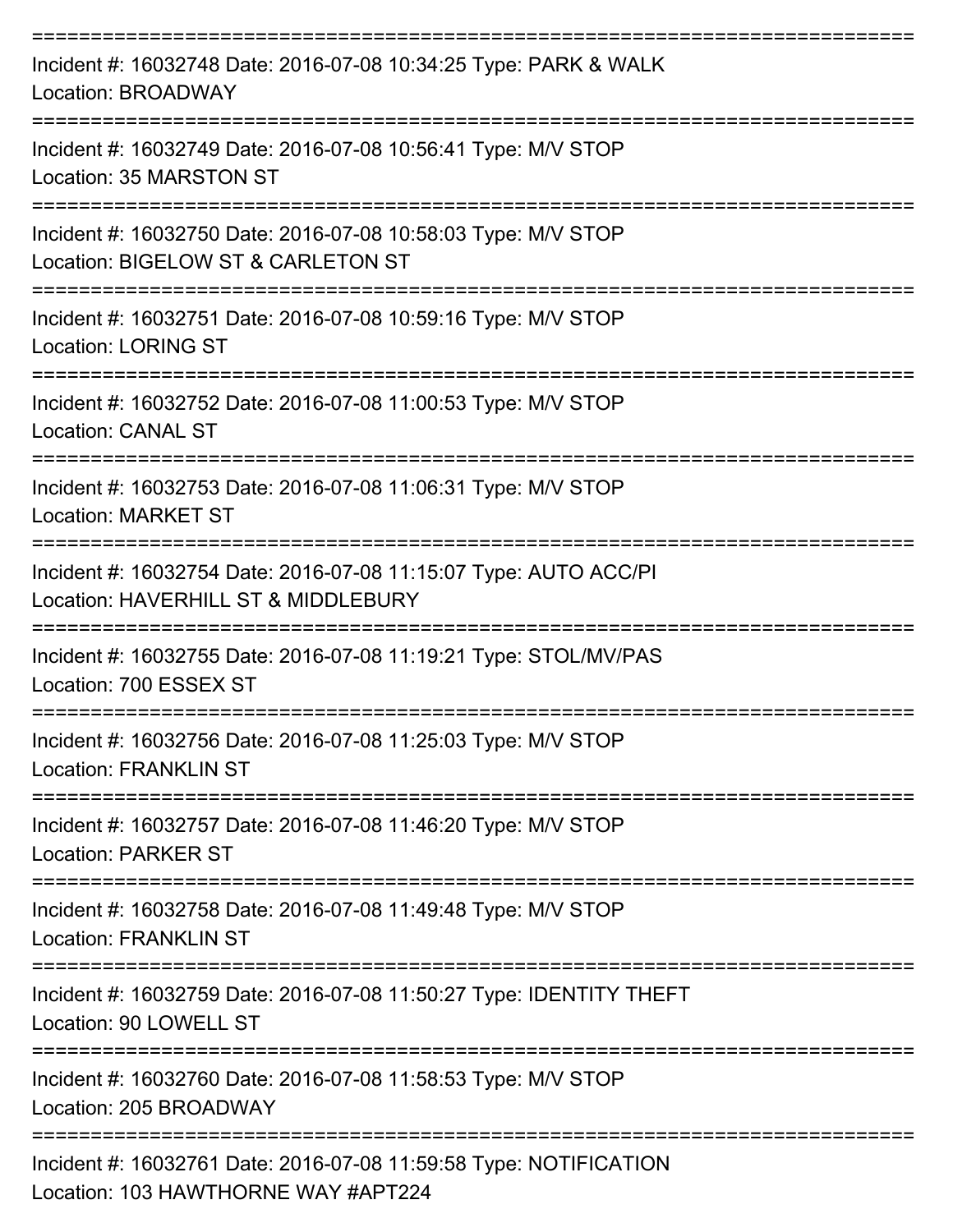| Incident #: 16032762 Date: 2016-07-08 12:02:53 Type: TOW OF M/V<br>Location: BROADWAY & CONCORD ST                             |
|--------------------------------------------------------------------------------------------------------------------------------|
| ====================<br>Incident #: 16032763 Date: 2016-07-08 12:07:48 Type: SUS PERS/MV<br>Location: 205 BROADWAY             |
| Incident #: 16032764 Date: 2016-07-08 12:09:17 Type: M/V STOP<br><b>Location: FRANKLIN ST</b><br>============================= |
| Incident #: 16032765 Date: 2016-07-08 12:12:21 Type: M/V STOP<br>Location: BROADWAY & TREMONT ST                               |
| Incident #: 16032766 Date: 2016-07-08 12:14:02 Type: CLOSE STREET<br><b>Location: METHUEN ST</b>                               |
| Incident #: 16032767 Date: 2016-07-08 12:17:06 Type: DISTURBANCE<br>Location: 68 WOODLAND ST                                   |
| Incident #: 16032768 Date: 2016-07-08 12:22:35 Type: CLOSE STREET<br><b>Location: PARK ST</b>                                  |
| Incident #: 16032769 Date: 2016-07-08 12:23:29 Type: TOW/REPOSSED<br>Location: 15 APPLETON ST                                  |
| Incident #: 16032770 Date: 2016-07-08 12:24:15 Type: M/V STOP<br>Location: BROADWAY & CROSS ST                                 |
| Incident #: 16032771 Date: 2016-07-08 12:25:23 Type: STOL/MV/PAS<br>Location: GARDEN ST & NEWBURY ST                           |
| Incident #: 16032772 Date: 2016-07-08 12:28:43 Type: INVEST CONT<br>Location: 210 MERRIMACK ST #206                            |
| Incident #: 16032773 Date: 2016-07-08 12:33:42 Type: M/V STOP<br>Location: AMESBURY ST & COMMON ST                             |
| Incident #: 16032774 Date: 2016-07-08 12:36:51 Type: LIC PLATE STO<br>Location: 11 BODWELL ST                                  |
| Incident #: 16032775 Date: 2016-07-08 12:42:53 Type: BUILDING CHK<br>Location: HIGH ST & STORROW ST                            |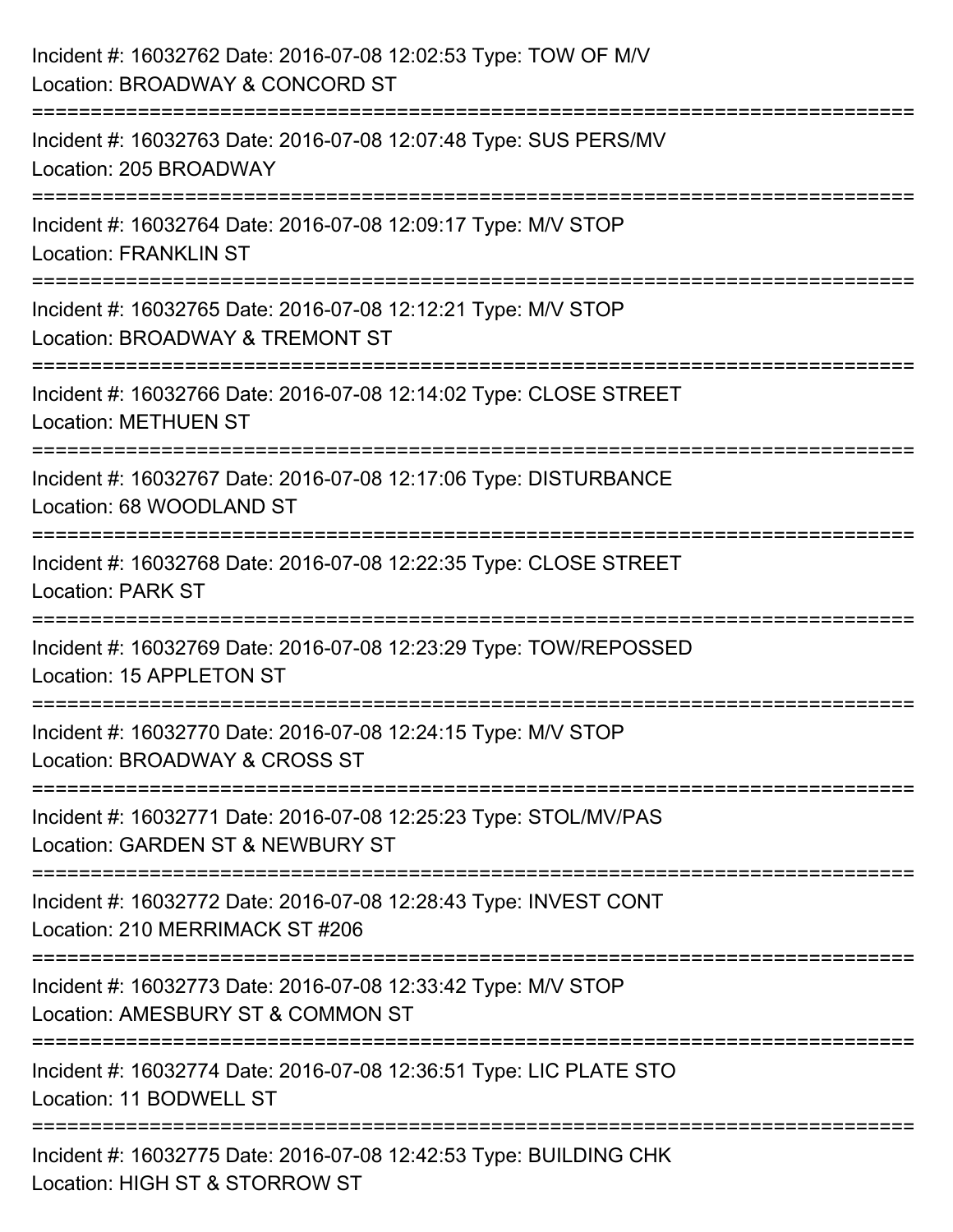| Incident #: 16032776 Date: 2016-07-08 12:50:32 Type: ANIMAL COMPL<br>Location: 89 ABBOTT ST                                       |
|-----------------------------------------------------------------------------------------------------------------------------------|
| Incident #: 16032777 Date: 2016-07-08 13:30:19 Type: M/V STOP<br>Location: COMMON ST & FRANKLIN ST                                |
| Incident #: 16032778 Date: 2016-07-08 13:35:23 Type: SHOTS FIRED<br>Location: HAVERHILL ST & MARGIN ST<br>======================= |
| Incident #: 16032779 Date: 2016-07-08 13:50:10 Type: SUS PERS/MV<br>Location: 143 HANCOCK ST                                      |
| Incident #: 16032780 Date: 2016-07-08 14:14:53 Type: FIGHT<br>Location: 16 HUSE ST                                                |
| Incident #: 16032783 Date: 2016-07-08 14:18:23 Type: HIT & RUN M/V<br>Location: 34 HAVERHILL ST                                   |
| Incident #: 16032781 Date: 2016-07-08 14:19:53 Type: AUTO ACC/NO PI<br>Location: 284 S BROADWAY                                   |
| Incident #: 16032782 Date: 2016-07-08 14:20:10 Type: DISORDERLY<br>Location: 48 OLIVE AV                                          |
| Incident #: 16032784 Date: 2016-07-08 14:22:06 Type: AUTO ACC/NO PI<br>Location: DRACUT ST & S BROADWAY                           |
| Incident #: 16032785 Date: 2016-07-08 14:34:42 Type: STOLEN PROP<br>Location: 15 CRESCENT ST #H                                   |
| Incident #: 16032786 Date: 2016-07-08 14:49:22 Type: DISTURBANCE<br>Location: 16 HUSE ST                                          |
| =======================<br>Incident #: 16032787 Date: 2016-07-08 15:19:18 Type: M/V STOP<br>Location: S BROADWAY & SHATTUCK ST    |
| Incident #: 16032788 Date: 2016-07-08 15:19:23 Type: ALARM/BURG<br>Location: CASTILLO RESD / 32 BYRON AV #APT1                    |
| Incident #: 16032789 Date: 2016-07-08 15:22:35 Type: HIT & RUN M/V<br>Location: 179 ESSEX ST                                      |

===========================================================================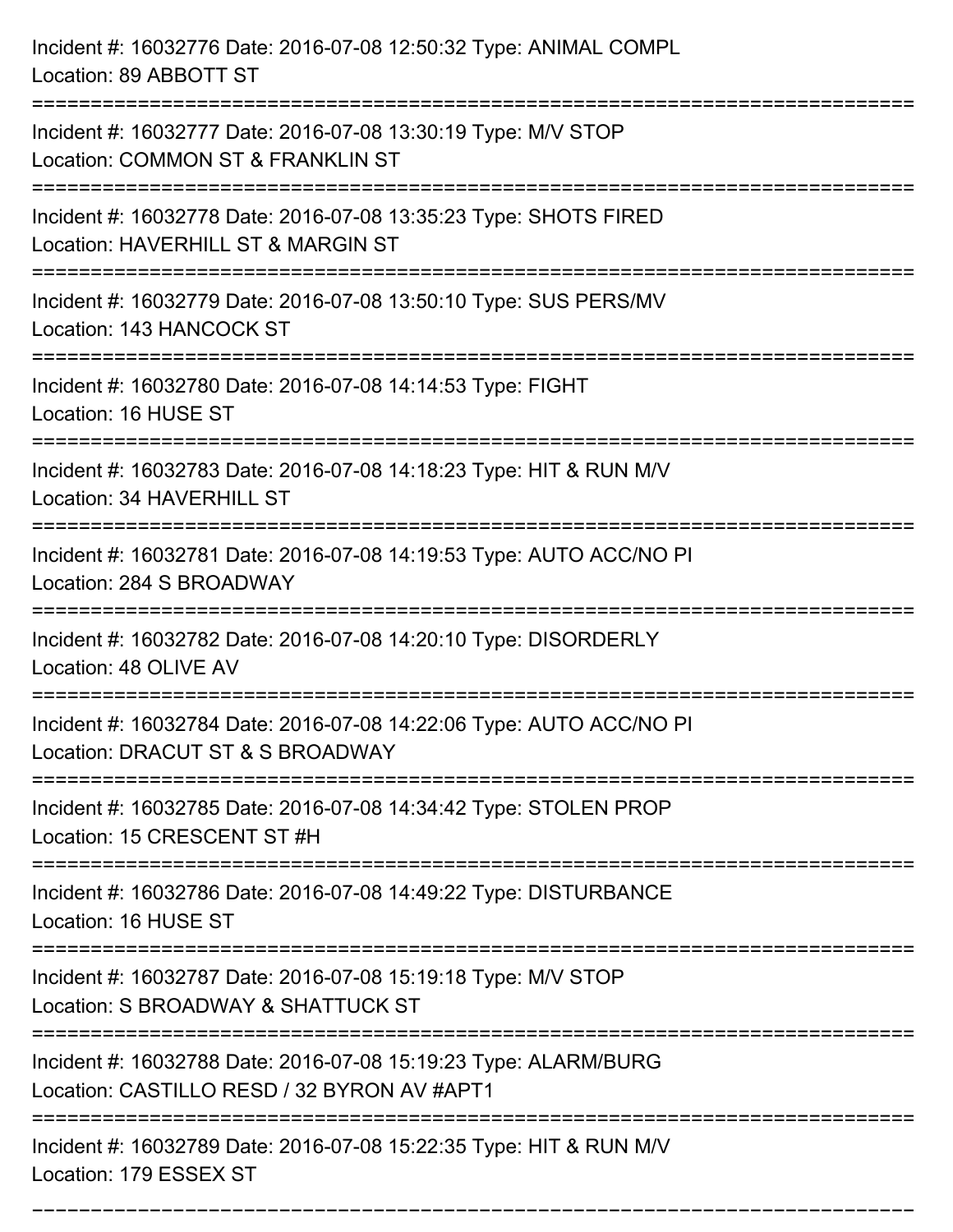| Incident #: 16032790 Date: 2016-07-08 15:28:41 Type: SUS PERS/MV<br><b>Location: 49 METHUEN ST</b>                                |
|-----------------------------------------------------------------------------------------------------------------------------------|
| Incident #: 16032791 Date: 2016-07-08 15:40:33 Type: M/V STOP<br>Location: 85 BRADFORD ST                                         |
| Incident #: 16032792 Date: 2016-07-08 15:52:18 Type: LOST PROPERTY<br>Location: 238 WATER ST<br>================================= |
| Incident #: 16032793 Date: 2016-07-08 16:08:40 Type: LIC PLATE STO<br>Location: 64 TREMONT ST                                     |
| Incident #: 16032794 Date: 2016-07-08 16:15:25 Type: MEDIC SUPPORT<br>Location: 61 CAMBRIDGE ST FL 1STFL<br>===================   |
| Incident #: 16032795 Date: 2016-07-08 16:16:08 Type: M/V STOP<br>Location: AMESBURY ST & COMMON ST                                |
| Incident #: 16032796 Date: 2016-07-08 16:25:19 Type: SHOPLIFTING<br>Location: 700 ESSEX ST                                        |
| Incident #: 16032797 Date: 2016-07-08 16:26:20 Type: E911 HANGUP<br>Location: 12 PORTLAND ST FL 2NDFL                             |
| Incident #: 16032798 Date: 2016-07-08 16:33:05 Type: E911 HANGUP<br>Location: 1000 ESSEX ST                                       |
| Incident #: 16032799 Date: 2016-07-08 16:44:31 Type: NOISE ORD<br>Location: 184 FARNHAM ST                                        |
| Incident #: 16032800 Date: 2016-07-08 16:57:55 Type: NOISE ORD<br>Location: 184 FARNHAM ST                                        |
| Incident #: 16032801 Date: 2016-07-08 17:02:29 Type: MAL DAMAGE<br>Location: 65 SUMMER                                            |
| Incident #: 16032802 Date: 2016-07-08 17:07:42 Type: DOMESTIC/PROG<br>Location: 125 BENNINGTON ST FL 3                            |
| Incident #: 16032803 Date: 2016-07-08 17:21:51 Type: MEDIC SUPPORT<br>Location: 36A YOUNG AV                                      |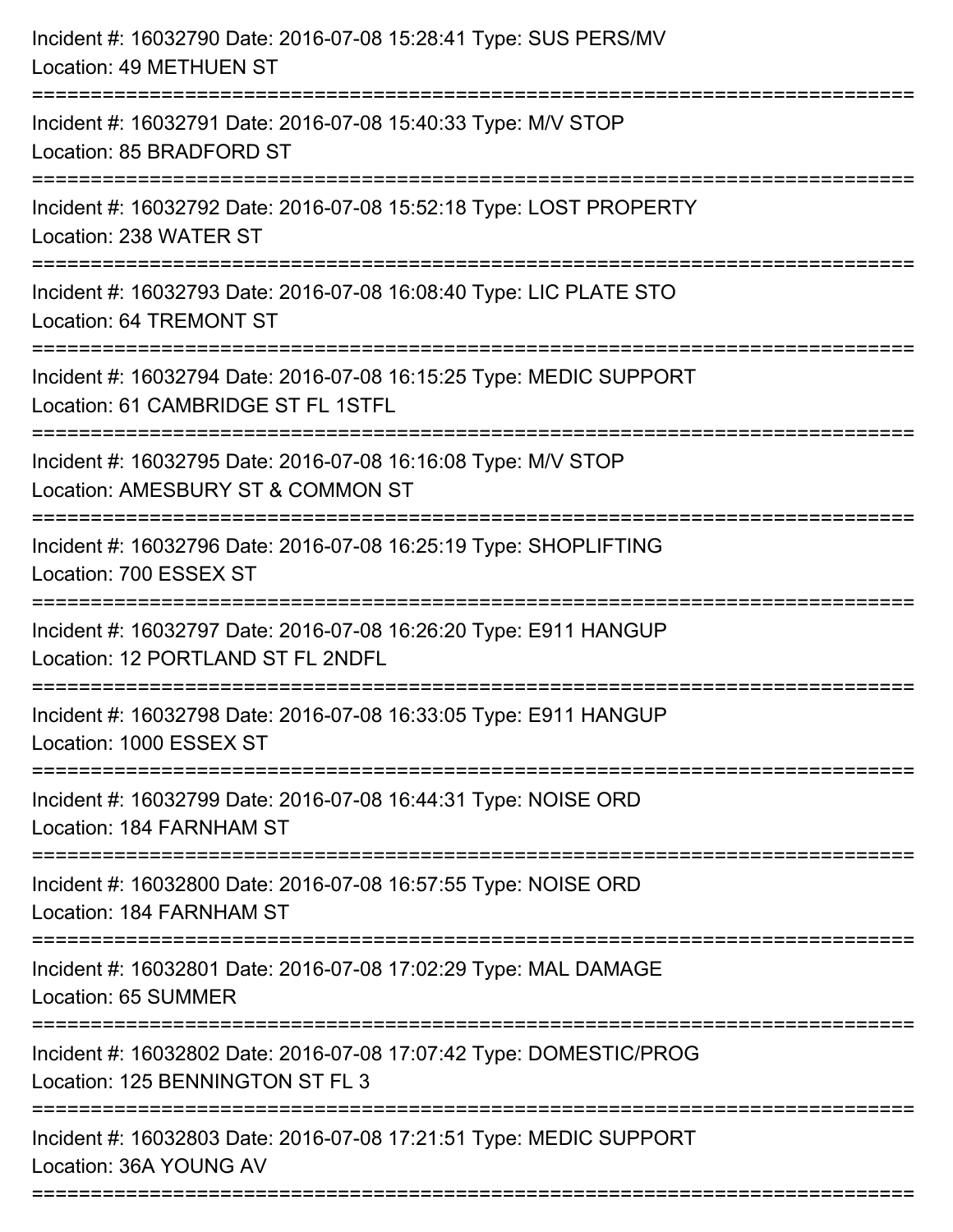Location: 89 DORCHESTER ST FL 3

| Incident #: 16032805 Date: 2016-07-08 17:37:04 Type: CK WELL BEING<br>Location: HIGGINS STATE POOL / 180 CRAWFORD ST |
|----------------------------------------------------------------------------------------------------------------------|
| Incident #: 16032806 Date: 2016-07-08 17:37:36 Type: NOTIFICATION<br>Location: 73 JACKSON ST #1B                     |
| Incident #: 16032807 Date: 2016-07-08 17:39:36 Type: E911 HANGUP<br>Location: 45 BROADWAY #201 FL 2                  |
| Incident #: 16032808 Date: 2016-07-08 17:39:36 Type: WARRANT SERVE<br>Location: 317 S BROADWAY #127                  |
| Incident #: 16032809 Date: 2016-07-08 17:40:45 Type: WARRANT SERVE<br>Location: 31 BROOKFIELD ST                     |
| Incident #: 16032810 Date: 2016-07-08 17:43:20 Type: DRUG VIO<br>Location: 86 S BROADWAY #17                         |
| Incident #: 16032811 Date: 2016-07-08 17:50:30 Type: FRAUD<br>Location: 90 FARNHAM ST                                |
| Incident #: 16032812 Date: 2016-07-08 17:58:25 Type: AUTO ACC/UNK PI<br>Location: DUNKIN DONUTS / 226 WINTHROP AV    |
| Incident #: 16032813 Date: 2016-07-08 17:59:01 Type: MAL DAMAGE<br>Location: TACO BELL / 79 WINTHROP AV              |
| Incident #: 16032814 Date: 2016-07-08 18:08:19 Type: SUS PERS/MV<br>Location: 684-686 LOWELL ST                      |
| Incident #: 16032815 Date: 2016-07-08 18:09:15 Type: AUTO ACC/UNK PI<br>Location: AMES ST & TEXAS AV                 |
| Incident #: 16032817 Date: 2016-07-08 18:35:25 Type: STOL/MV/PAS<br>Location: 115 ALDER ST                           |
| Incident #: 16032816 Date: 2016-07-08 18:37:46 Type: INVEST CONT<br>Location: 309 E HAVERHILL ST                     |
|                                                                                                                      |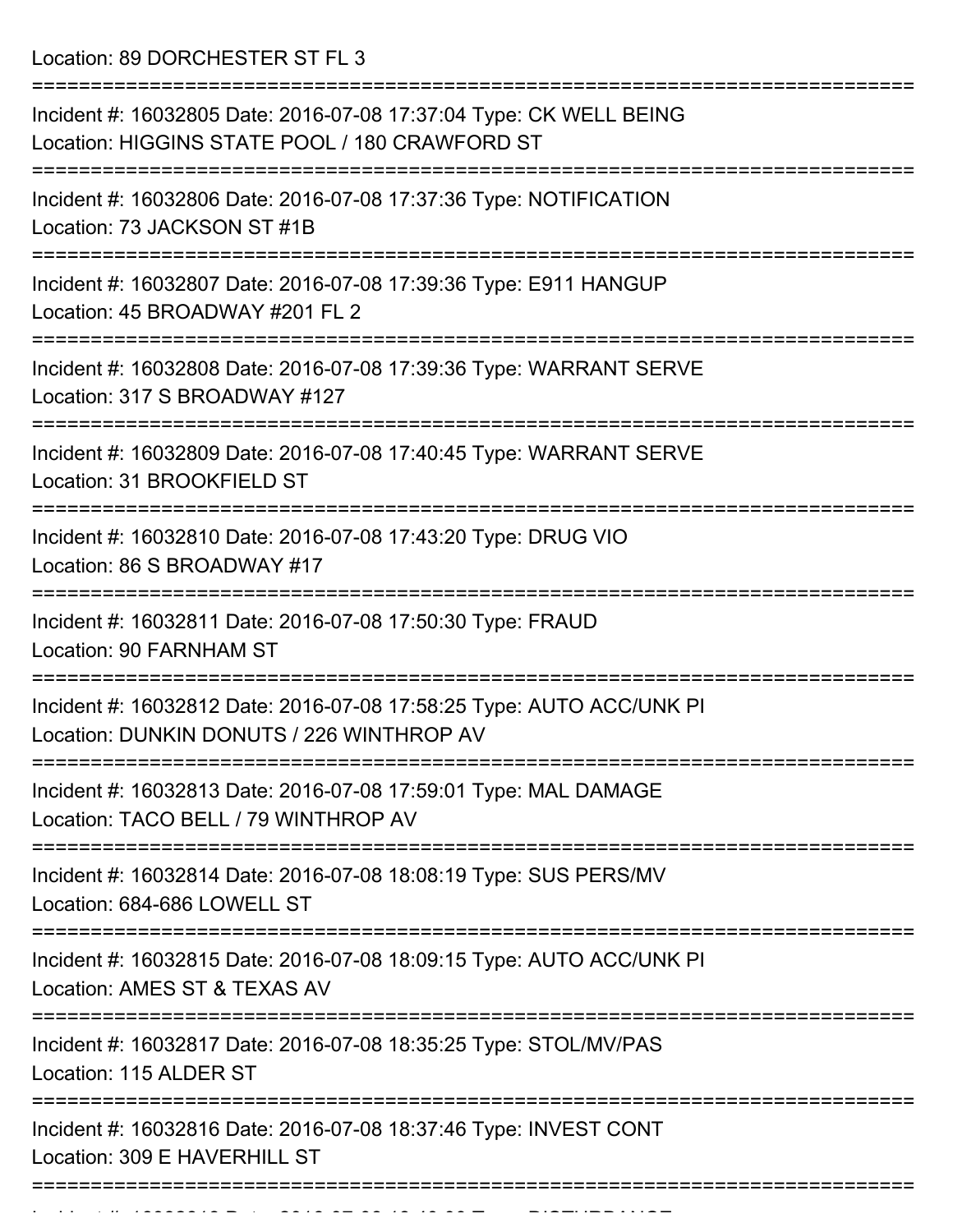| Location: 65 UNION ST |  |  |  |
|-----------------------|--|--|--|
|-----------------------|--|--|--|

| Incident #: 16032819 Date: 2016-07-08 18:42:34 Type: NOISE ORD<br>Location: 245 ERVING AV             |
|-------------------------------------------------------------------------------------------------------|
| Incident #: 16032820 Date: 2016-07-08 18:47:55 Type: HIT & RUN M/V<br>Location: LAWRENCE ST & PARK ST |
| Incident #: 16032821 Date: 2016-07-08 18:58:13 Type: THREATS<br>Location: 104 MARSTON ST              |
| Incident #: 16032822 Date: 2016-07-08 19:05:02 Type: UNWANTEDGUEST<br>Location: 541 HAVERHILL ST      |
| Incident #: 16032823 Date: 2016-07-08 19:07:14 Type: MAL DAMAGE<br>Location: 128 MARSTON ST #6        |
| Incident #: 16032824 Date: 2016-07-08 19:19:14 Type: M/V STOP<br>Location: LAWRENCE ST & MAPLE ST     |
| Incident #: 16032825 Date: 2016-07-08 19:23:15 Type: INVEST CONT<br>Location: 30 SAXONIA AV           |
| Incident #: 16032826 Date: 2016-07-08 19:28:23 Type: INVEST CONT<br>Location: 5 LEROY AV              |
| Incident #: 16032827 Date: 2016-07-08 19:54:07 Type: AUTO ACC/PI<br>Location: 110 NEWTON ST           |
| Incident #: 16032828 Date: 2016-07-08 19:58:30 Type: GUN CALL<br>Location: 360 ESSEX ST               |
| Incident #: 16032829 Date: 2016-07-08 20:05:27 Type: THREATS<br>Location: 21 SAXONIA AV               |
| Incident #: 16032830 Date: 2016-07-08 20:11:59 Type: MAL DAMAGE<br>Location: 68 W DALTON ST           |
| Incident #: 16032831 Date: 2016-07-08 20:24:09 Type: NOTIFICATION<br>Location: 110 BERNARD AV         |
|                                                                                                       |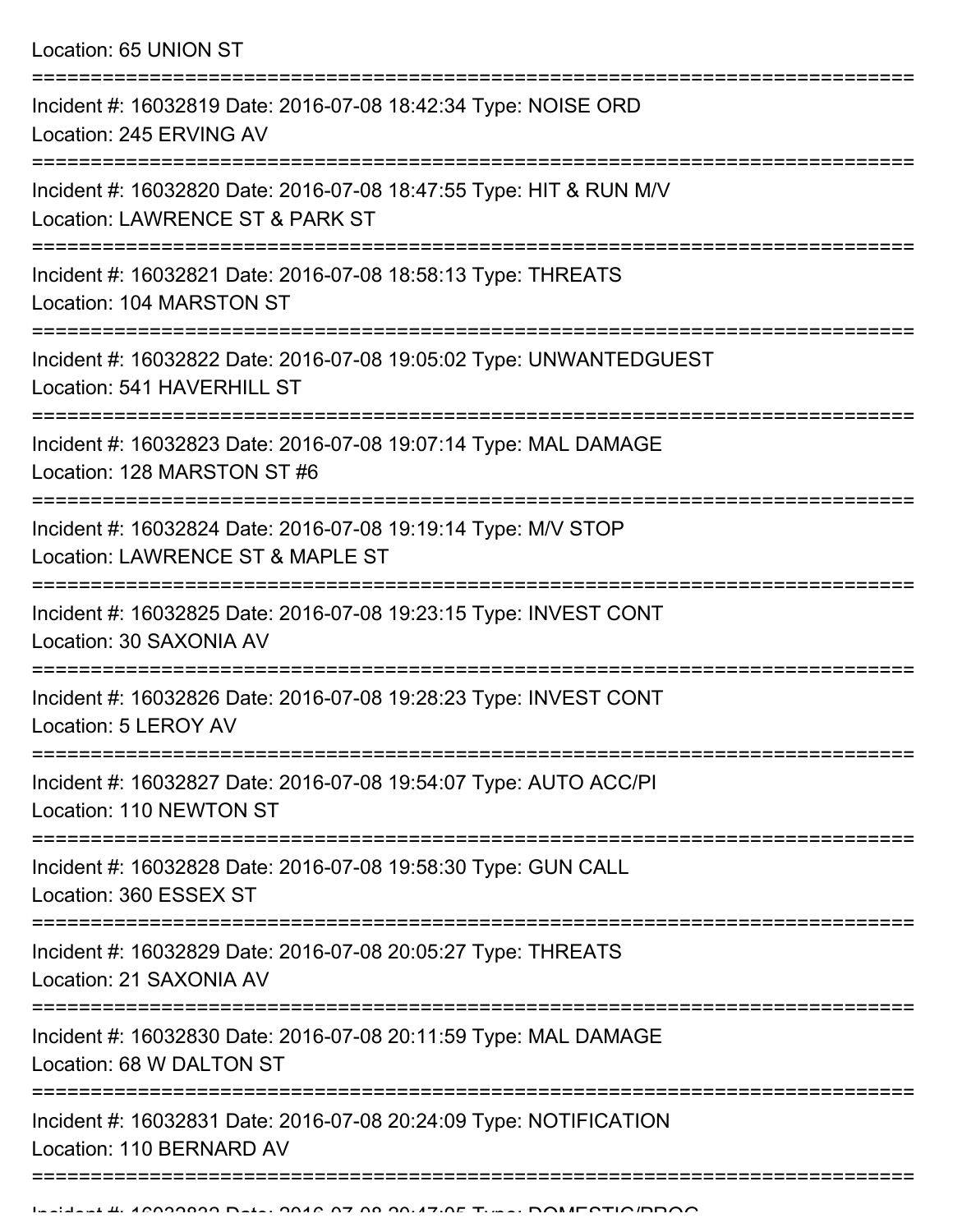Location: 15 BARNARD RD

| Incident #: 16032833 Date: 2016-07-08 21:04:02 Type: M/V STOP<br>Location: HAMPSHIRE ST & MYRTLE ST                  |
|----------------------------------------------------------------------------------------------------------------------|
| Incident #: 16032834 Date: 2016-07-08 21:05:40 Type: M/V STOP<br>Location: 162 PARK ST                               |
| Incident #: 16032835 Date: 2016-07-08 21:07:43 Type: FIRE WORKS<br>Location: 22 MAURICE AV                           |
| Incident #: 16032836 Date: 2016-07-08 21:10:57 Type: HIT & RUN M/V<br>Location: 118 NEWTON ST                        |
| Incident #: 16032837 Date: 2016-07-08 21:14:19 Type: ALARM/BURG<br>Location: ADVANCED AUTO PARTS / 67 WINTHROP AV #F |
| Incident #: 16032838 Date: 2016-07-08 21:17:20 Type: MISSING PERS<br>Location: 10 ABBOTT ST                          |
| Incident #: 16032839 Date: 2016-07-08 21:27:42 Type: M/V STOP<br>Location: COMMON ST & HAMPSHIRE ST                  |
| Incident #: 16032840 Date: 2016-07-08 21:33:52 Type: TRESPASSING<br>Location: 71 SUMMER ST                           |
| Incident #: 16032842 Date: 2016-07-08 21:43:16 Type: FIRE WORKS<br><b>Location: CONGRESS ST</b>                      |
| Incident #: 16032841 Date: 2016-07-08 21:44:17 Type: MISSING PERS<br>Location: 196 JACKSON ST                        |
| Incident #: 16032843 Date: 2016-07-08 21:50:27 Type: M/V STOP<br>Location: BROADWAY & WATER ST                       |
| Incident #: 16032844 Date: 2016-07-08 21:52:11 Type: AUTO ACC/NO PI<br>Location: ALDER ST & HAMPSHIRE ST             |
| Incident #: 16032845 Date: 2016-07-08 22:23:29 Type: M/V STOP<br>Location: AMESBURY ST & HAVERHILL ST                |
| Incident #: 16032846 Date: 2016-07-08 22:28:11 Type: ALARM/BURG                                                      |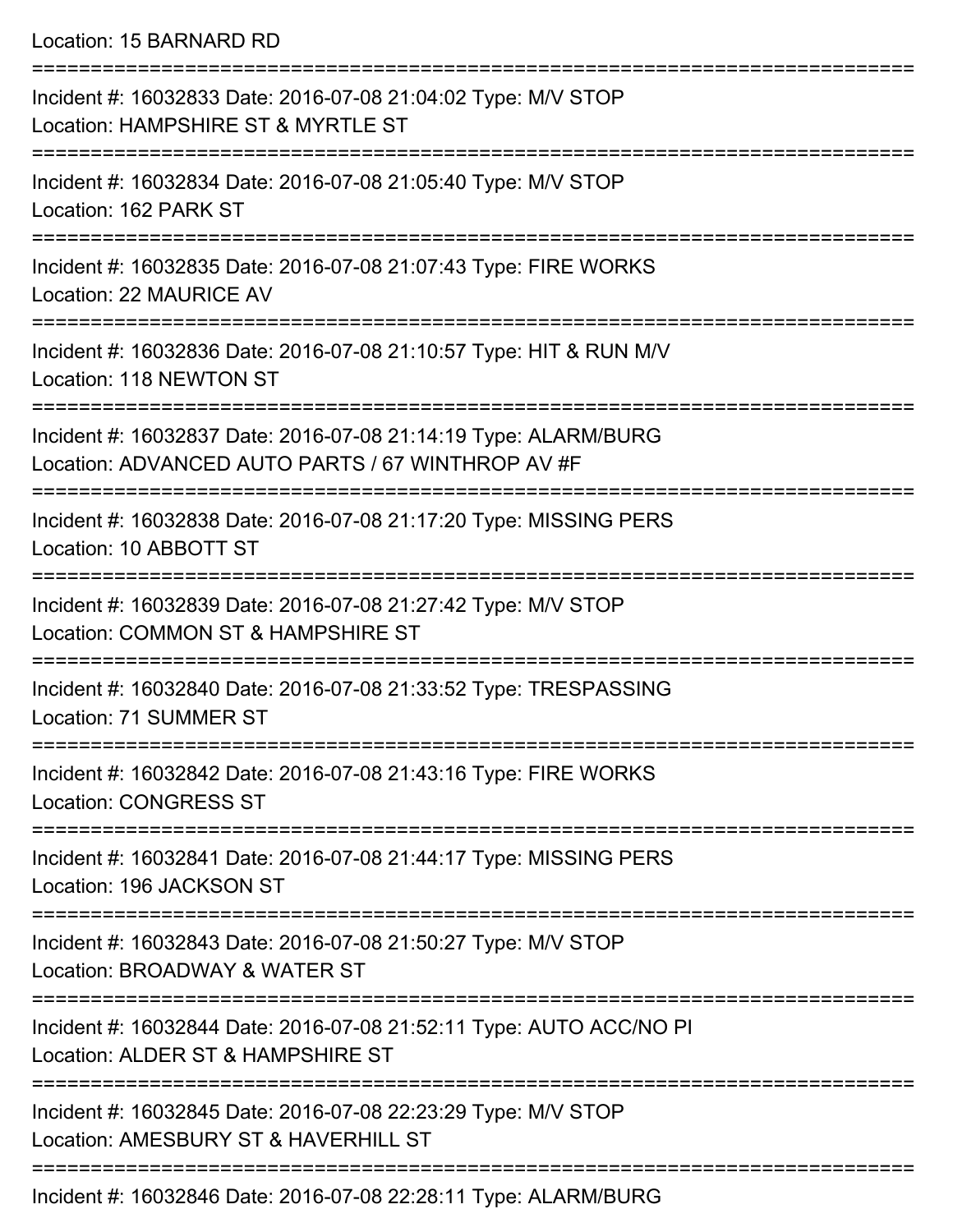| Incident #: 16032847 Date: 2016-07-08 22:28:21 Type: DOMESTIC/PROG<br>Location: 20 FLORAL ST FL 1                         |
|---------------------------------------------------------------------------------------------------------------------------|
| Incident #: 16032848 Date: 2016-07-08 22:41:33 Type: SUS PERS/MV<br>Location: 143 BENNINGTON ST                           |
| Incident #: 16032849 Date: 2016-07-08 22:44:00 Type: M/V STOP<br>Location: E HAVERHILL ST & PROSPECT ST<br>============== |
| Incident #: 16032850 Date: 2016-07-08 22:51:23 Type: GENERAL SERV<br>Location: 34 SWAN ST<br>===================          |
| Incident #: 16032851 Date: 2016-07-08 22:58:50 Type: TOW OF M/V<br>Location: 136 ESSEX ST                                 |
| Incident #: 16032852 Date: 2016-07-08 23:01:42 Type: NOISE ORD<br>Location: 130 OXFORD ST                                 |
| Incident #: 16032853 Date: 2016-07-08 23:04:49 Type: NOISE ORD<br>Location: 60 BELLEVUE ST FL 1                           |
| Incident #: 16032854 Date: 2016-07-08 23:20:42 Type: NOISE ORD<br>Location: 90 BUNKERHILL ST #1 FL 1                      |
| Incident #: 16032855 Date: 2016-07-08 23:21:32 Type: NOISE ORD<br>Location: 2 INMAN ST #17 FL 2                           |
| Incident #: 16032856 Date: 2016-07-08 23:26:26 Type: LARCENY/PROG<br>Location: 30 PLEASANT ST                             |
| Incident #: 16032857 Date: 2016-07-08 23:49:15 Type: FIRE WORKS<br>Location: CENTRE ST & WILLOW ST                        |
| Incident #: 16032858 Date: 2016-07-08 23:49:41 Type: FIRE WORKS<br>Location: PARK ST & SPRUCE ST                          |
| Incident #: 16032859 Date: 2016-07-08 23:53:33 Type: NOISE ORD<br>Location: 95 JAMAICA ST                                 |
|                                                                                                                           |